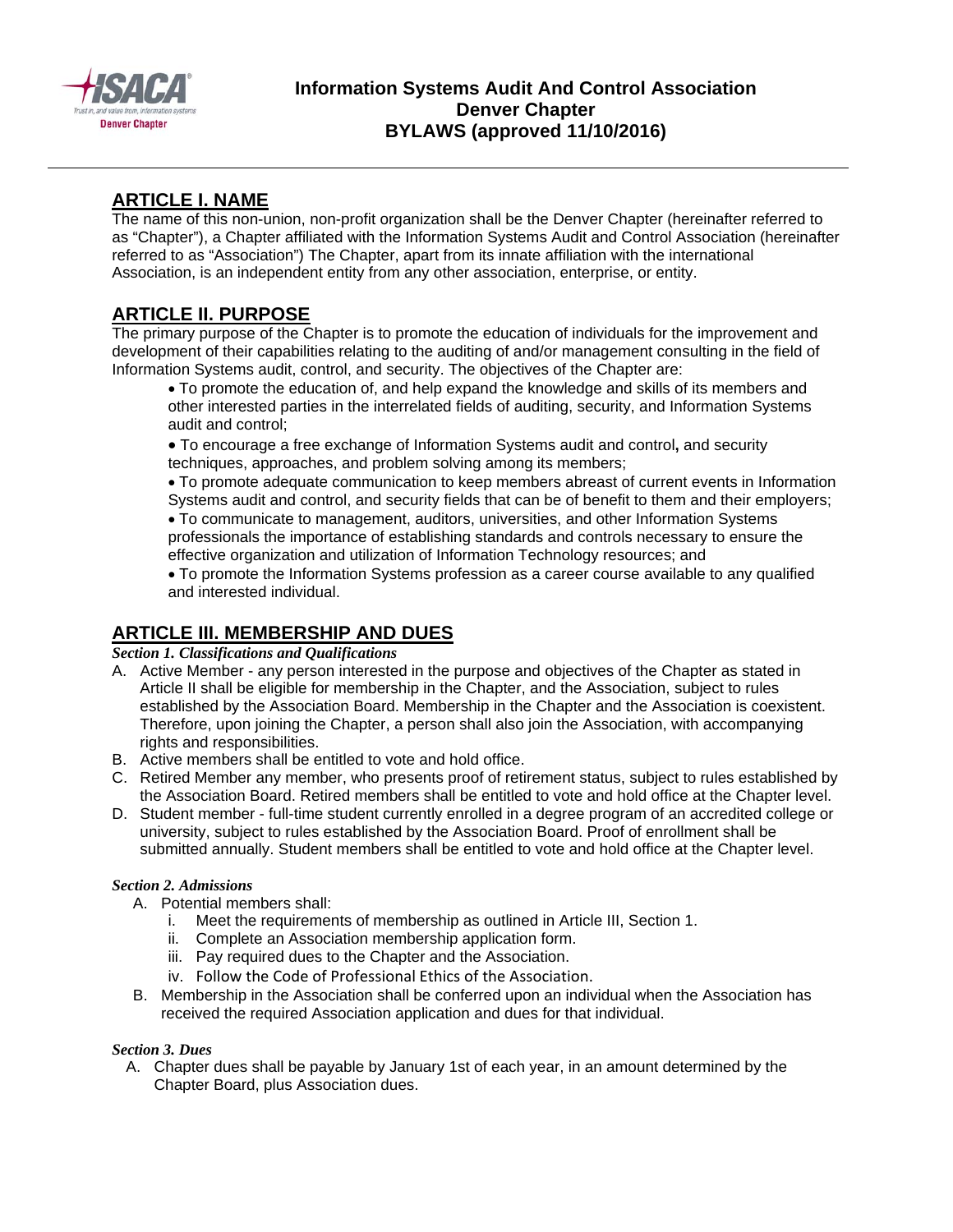- B. A member whose dues are in arrears for more than 60 days shall no longer be deemed a Chapter member.
- C. A member shall forfeit Association membership if dues have not been paid to the Association and to the Chapter as required.
- D. Any member who resigns shall not be entitled to a refund of his/her annual membership dues.

## **ARTICLE IV. CHAPTER MEETINGS**

### *Section 1.*

The regular meeting of the Chapter shall be held during the third week of each month during the Chapter Year unless otherwise ordered by the Chapter Board.

### *Section 2.*

The regular final meeting of the Chapter Year shall be known as the Annual General Meeting and shall be for the purpose of installing officers receiving reports of officers and committees, and for any other business that may arise.

### *Section 3.*

Special meetings may be called by the President or by the Chapter Board and shall be called upon by two or more members. The purpose of the meeting shall be stated in the call. Except in cases of emergency, at least ten business days' notice shall be given.

### *Section 4. Mail or Electronic Voting*

If required, paper mail or electronic means may be used for the purposes of membership voting on resolutions approved by the Chapter Board, and such correspondence will be considered a special meeting for the purposes of these bylaws.

### *Section 5. Quorum for Chapter Meetings*

The quorum for any regular, annual general or special meeting shall be 30 members. In absence of quorum, the meeting will be adjourned, and reconvened within 45 calendar days. The new date and time will be communicated to members.

[NOTE: A quorum is the minimum number of members required at the meeting in order to be able to make any decisions or vote on any matters. A fixed number of members for the quorum is recommended as a fixed number easily allows everyone to know the exact minimum number of members required. It needs to be a number the chapter can expect to have in attendance. It is also the fewest number of members the chapter agrees to represent the will of the membership.]

#### *Section 7. Act of the Membership*

The affirmative vote of the majority of the members at any chapter meeting shall constitute an act of the membership.

#### *Section 8. Notification*

Members shall be notified 30 days in advance of the annual general meeting. Members shall be notified at least 10 days in advance of any regular meetings or special meetings, except in case of emergency. Notification may be by postal mail, by email or by telephone.

## **ARTICLE V. CHAPTER OFFICERS**

#### *Section 1. Chapter Officers*

The Officers of the Chapter shall be a President, Executive Vice President, Education Vice President, Membership Vice President, Secretary, Treasurer, and immediate Past President.

#### *Section 2. Term of Chapter Office*

A. The Officers, except the immediate Past President, shall be elected annually for a term of one year, or until their successors are elected and assume office, or until they resign or are removed from office. The term of office shall begin and end concurrent with the Chapter Year.

B. No member shall hold more than two Chapter office(s) at a time, and no member shall be eligible to serve more than three consecutive terms in the same Chapter office.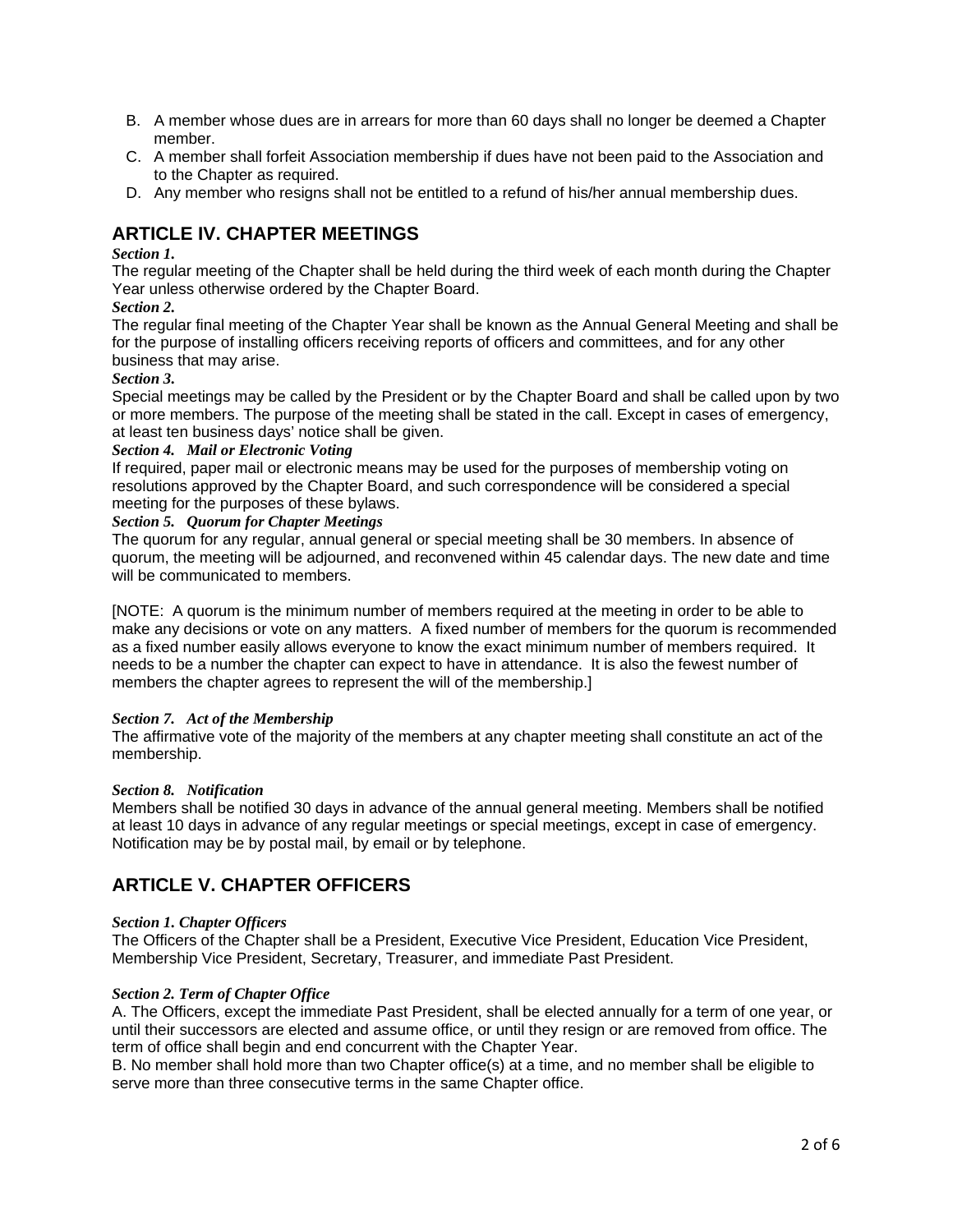### *Section 3. Duties of Chapter Officers*

The Chapter Officers shall perform the duties prescribed by these bylaws and the parliamentary authority adopted by the Chapter. Although some duties may be delegated, the lines of reporting and oversight are the responsibility of the officer who delegated the responsibility. The Chapter Board also appoints various Directors and Chairs to perform functions, such as certifications, communications, etc.

A. The Chapter President shall:

- Preside at all meetings of the Chapter and the Board.
- Appoint all standing committee chairpersons and other committees as authorized by the Chapter Board.
- Be an ex-officio member of all committees except the Nominating Committee.
- Represent the Chapter at Leadership Conferences and Regional Presidents Council Meeting(s).
- Present an annual report to members at the annual general meeting such report to consist of reports from various Chapter officers and committees
- Maintain communications with the Association and respond to Association inquiries.
- Present an annual report to members at the annual general meeting such report to consist of reports from various Chapter officers and committees.
- Be responsible for submission of the chapter annual report to the Association within 30 days after the annual meeting.
- Supervise budgetary matters and proper internal control of finances.
- Perform other duties as they pertain to the office of President, or which may be delegated by the Chapter Board.
- B. The Chapter Executive Vice President shall:
	- Perform the duties of the President in the event of his/her absence or disability.
	- Coordinate and delegate the duties of Webmaster for the Chapter.
	- Perform other duties as pertain to this office.
- C. The Chapter Education Vice President shall:
	- Perform the duties of the President or Executive Vice President in the event of his/her absence or disability.
	- Chair the Education Committee.
	- Coordinate the education functions for the Chapter.
	- Perform other duties as they pertain to this office.
- D. The Vice President of Membership shall:
	- Maintain accurate lists of membership,
	- Disseminate membership lists as directed by Chapter Board, with due regard to security and privacy issues,
	- Report on membership data from the Association,
	- Coordinate plans for maintaining and Increasing Chapter membership, and
	- Perform other duties as pertain to this office.
- E. The Chapter Secretary shall:
	- Take minutes of the meetings of the Chapter Board.
	- Be responsible for Chapter Policy administration
	- Assist the President in the administration of Chapter membership meetings
	- Perform other duties as they pertain to this office.
- F. The Chapter Treasurer shall:
	- In concert with the President, authorize expenditures from, or transfers of funds from/to, the Chapter US dollar credit account held at the Association
	- Submit a written report at each regular meeting.
	- Be custodian of Chapter funds.
	- Collect all unpaid program fees.
	- Receive and disburse such funds of the Chapter as shall be required in the conduct of its affairs and the carrying on of its activities or as directed by the Chapter Board.
	- Remit dues to the Association as required.
	- Submit monthly financial reports to the Chapter Board for approval.
	- Submit an annual and monthly written report to the Chapter Membership.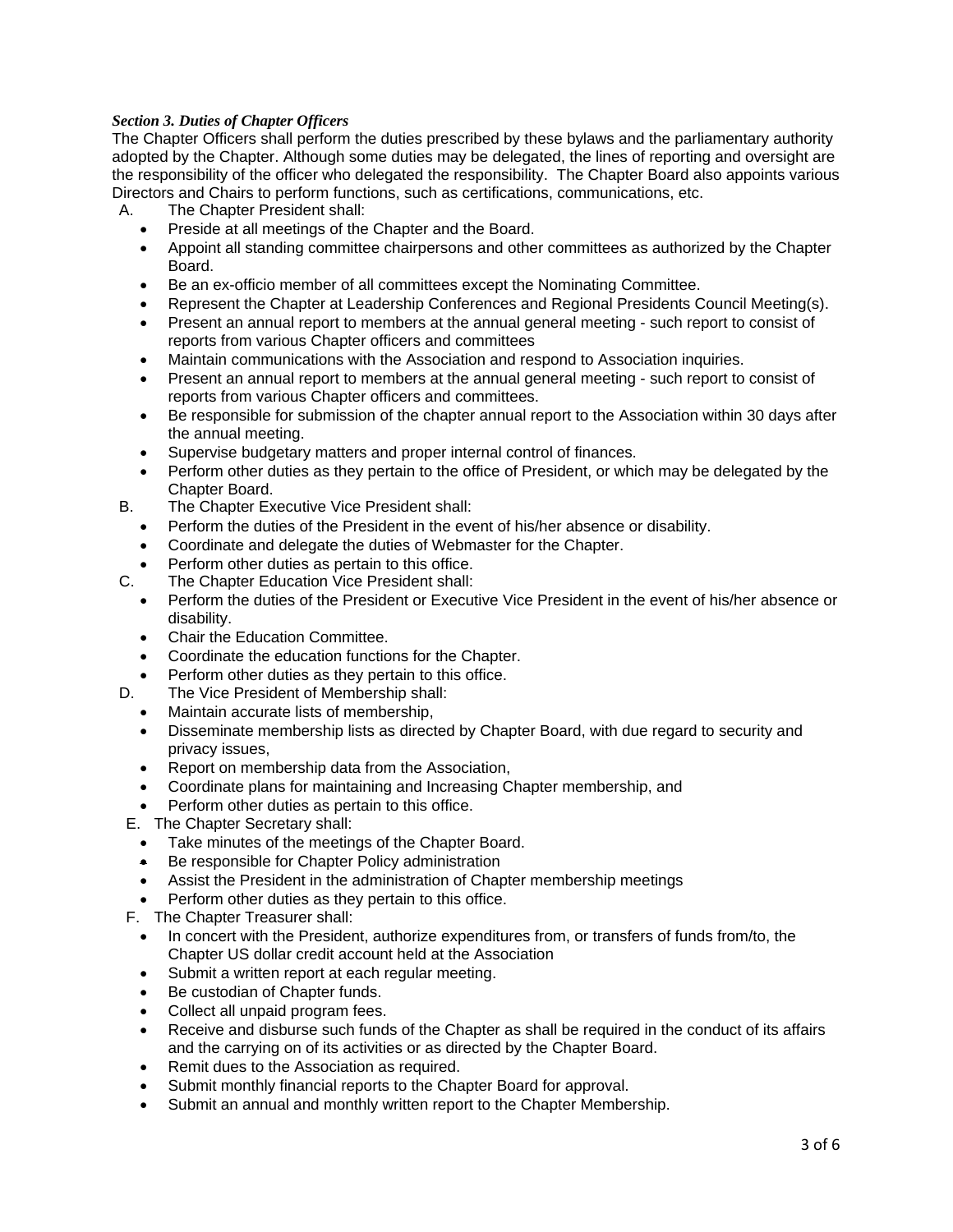- Prepare an annual budget for the Chapter.
- In concert with the President, authorize expenditures from, or transfers of funds from/to, the Chapter US dollar credit account held at the Association.
- Submit books and records for audit when required.
- File any and all tax forms required.
- Perform other duties as they pertain to this office.
- G. The immediate Past President of the Chapter shall:
	- Serve in an advisory capacity.
	- Act as Independent Chair of the Audit Committee
	- Perform other duties as they pertain to this office.

#### *Section 4. Chapter Vacancies*

- A. If a vacancy should occur in any office, except that of immediate Past President, the vacancy shall be appointed by the Chapter Board.
- B. If a vacancy should occur in the office of President, the vacancy shall be filled by the Vice-President.
- C. If a vacancy occurs in the office of immediate Past President, the vacancy shall remain until filled by routine succession.
- D. If a Chapter officer's membership in the Association shall for any reason terminate, that individual's position as Chapter officer shall automatically become vacant.

## **ARTICLE VI NOMINATIONS AND ELECTIONS**

#### *Section 1. Chapter Nominations*

- A. A Nominating Committee shall be elected by the Chapter Board at its January meeting.
- B. The Nominating Committee shall nominate candidates for offices to be filled at the annual meeting.
- C. The Nominating Committee shall report to the membership at a regular meeting in the month before the AGM.
- D. Nominations from the floor at the meeting one month prior to the election shall be permitted.
- E. Each candidate shall have consented to serve and shall have completed a Willingness to Serve Agreement and Conflict of Interest Form.

#### *Section 2. Chapter Elections*

- A. Officers shall be elected by ballot.
- B. In the event there is only one candidate for any office, voting on that office may be by voice.

### **ARTICLE VII CHAPTER BOARD OF DIRECTORS**

*Section 1.* Chapter Board of Directors shall consist of the officers, and appointed Committee Chairpersons.

#### *Section 2. Duties*

The Board of Directors shall:

- A. Supervise the affairs and conduct the business of the Chapter between business meetings.
- B. Make recommendations to the membership.
- C. Be subject to the orders of the membership.
- D. Meet at times and places determined by the Chapter Board.
- E. Perform the duties prescribed in these bylaws and the parliamentary authority adopted by the Chapter.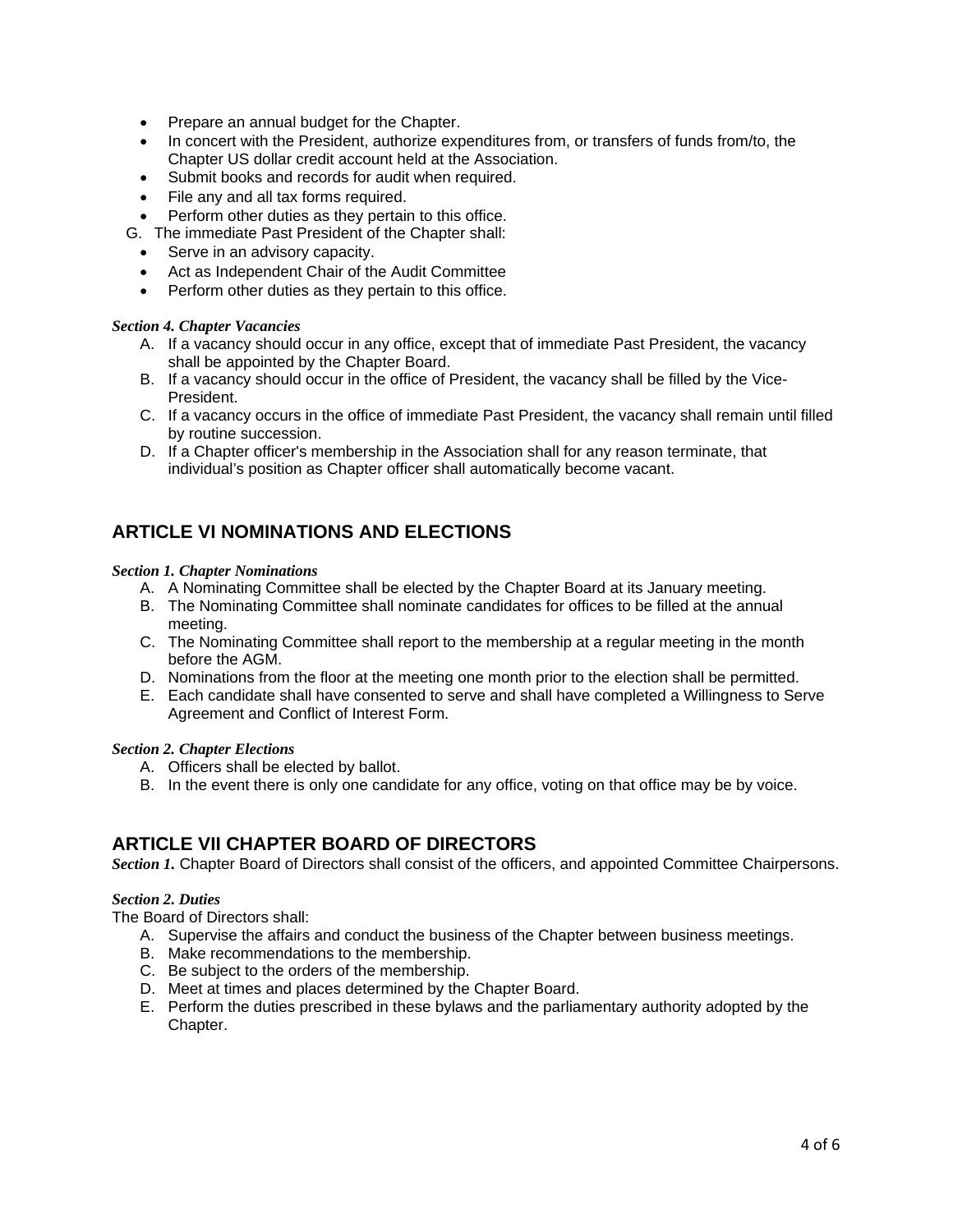#### *Section 3. Authority*

The Chapter Board shall have authority to:

- A. Approve Annual Budget
- B. Expend funds allotted in the approved budget.
- C. Establish the fiscal year. The fiscal year of the Chapter shall run from May 1 to April 30, unless otherwise established by the Chapter Board.
- D. The Chapter Board shall ensure that annual financial statements are prepared, approved by the Chapter Board, presented to members at the annual general meeting, and submitted as part of the Chapter Annual Report to the Association.
- E. Chapter Board may discuss Chapter business utilizing alternative forms of communications such as email and telephone.
- F. Chapter Board will utilize the chapter website as the official means of communication to the membership.

*Section 4 Quorum* - A majority of the Chapter Board shall constitute a quorum. The Chapter Board may utilize alternate forms of communication such as email or telephone to obtain a quorum.

*Section 5. Insurance* - The Chapter Board shall secure whatever insurance coverage is deemed necessary to meet the needs of the Chapter.

## **ARTICLE VIII. CHAPTER COMMITTEES**

*Section 1.* There shall be the following standing committees: membership, education, certification, audit and special projects.

*Section 2.* Duties of standing committees

- A. The Membership committee shall promote interest in the Chapter, and in the Association, and conduct an ongoing membership campaign.
- B. The Education committee shall recommend, develop, oversee, and maintain records for seminars and programs of continuing professional education.
- C. The Certification committee shall recommend, develop, coordinate and promote the ISACA certification review courses offered to certification candidates.
- D. The Audit committee shall be appointed by the Chapter Board whose duty shall be to audit the Chapter accounts at the close of the fiscal year and to report at the annual meeting.
- E. The Sponsorship committee shall develop, recommend and manage appropriate corporate sponsorship relationships.
- F. A Special Projects committee (as need arises) shall perform duties as deemed appropriate by the Chapter Board.

### **ARTICLE VIIII. INDEMNIFICATION**

- A. The Chapter shall indemnify any and all of its directors or officers or former directors or officers or any person who may have served at its request or by its election as a director or officer of another corporation, against expenses actually and necessarily incurred by them in connection with the defense or settlement of any action, suit or proceeding in which they, or any of them, are made parties, or a party, by reason of being or having been directors or a director or officer of the corporation or of such other corporation, except in relation to matters as to which any such director or officer or former director or officer or person shall be adjudged in such action, suit or proceeding to be liable for willful misconduct in performance of duty and to such matters as shall be settled by agreement predicated on existence of such liability.
- B. The indemnification provided hereby shall not be deemed exclusive of any other rights to which anyone seeking indemnification may be entitled under any bylaw, agreement, vote of members, or disinterested directors or otherwise, both as to action in his or her official capacity and as to action in another capacity while holding such office.